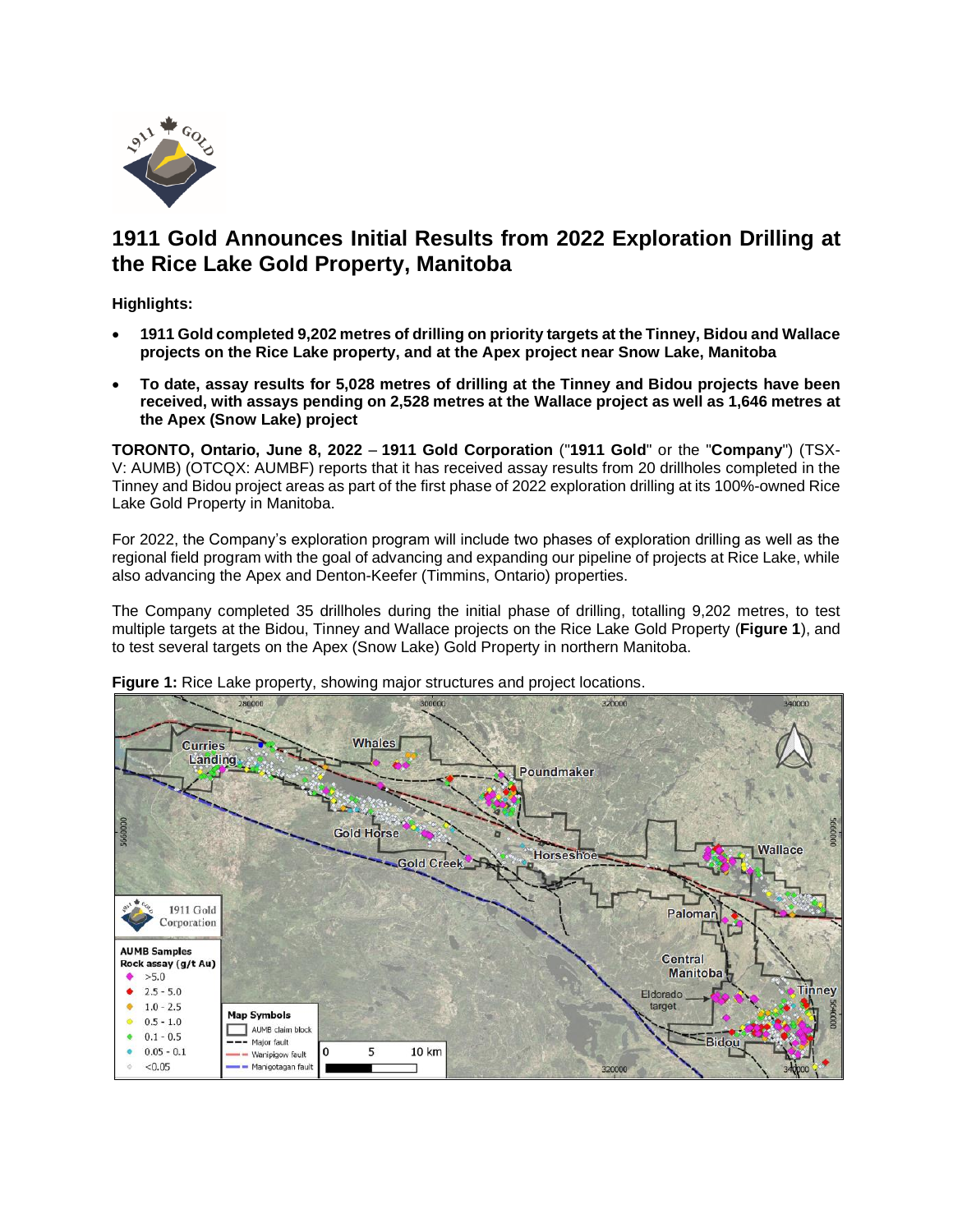The Company completed 5,028 metres of exploration drilling at Tinney and Bidou, including 12 drillholes (3,245 metres) to follow-up on four priority targets from the Company's previous drilling, and 8 drillholes (1,783 metres) to test four new targets generated by the field exploration program (**Table 1**).

| <b>Target</b>      | Hole $ID^{(1)}$          | Easting Northing Length Azimuth Incl. |     |     |       |      | From          |               | To Length <sup>(2)</sup> Grade <sup>(3)</sup> |               |
|--------------------|--------------------------|---------------------------------------|-----|-----|-------|------|---------------|---------------|-----------------------------------------------|---------------|
|                    |                          | NAD83; UTM Z15N                       | (m) |     |       |      | (m)           | (m)           | (m)                                           | $(g/t \, Au)$ |
| Edna-Otter         | EO-22-021 340502 5639039 |                                       | 296 | 195 | $-58$ |      |               | 205.70 206.70 | 1.00                                          | 1.65          |
|                    |                          |                                       |     |     |       |      |               | 244.80 246.90 | 2.10                                          | 0.72          |
|                    | EO-22-024                | 340721 5638906                        | 349 | 200 | $-63$ |      |               | 202.00 202.70 | 0.70                                          | 32.20         |
|                    |                          |                                       |     |     |       |      |               | 290.60 292.00 | 1.40                                          | 0.70          |
|                    | EO-22-026                | 340711 5639081                        | 533 | 200 | $-64$ |      |               |               |                                               | NSV           |
|                    | EO-22-029                | 340568 5638859                        | 173 | 200 | $-57$ |      | 96.40         | 96.95         | 0.55                                          | 3.88          |
|                    | EO-22-030                | 340606 5638839                        | 197 | 200 | $-60$ |      |               | 125.00 127.30 | 2.30                                          | 1.11          |
|                    |                          |                                       |     |     |       | Inc. |               | 125.00 125.80 | 0.80                                          | 2.14          |
|                    | EO-22-031                | 340646 5638836                        | 218 | 200 | $-45$ |      | 35.15         | 36.05         | 0.90                                          | 11.10         |
|                    |                          |                                       |     |     |       |      |               | 174.02 174.90 | 0.88                                          | 0.52          |
|                    | EO-22-034                | 340543 5638882                        | 173 | 200 | $-55$ |      |               | 113.25 113.75 | 0.50                                          | 0.62          |
|                    |                          |                                       |     |     |       |      |               | 151.05 151.55 | 0.50                                          | 10.60         |
| Cougar             | CG-22-007                | 340903 5638477                        | 221 | 263 | $-45$ |      |               | 144.30 144.80 | 0.50                                          | 1.14          |
| <b>Black Bear</b>  | BB-22-001                | 340508 5638029                        | 185 | 235 | $-60$ |      |               |               |                                               | NSV           |
|                    | BB-22-002 340400 5637908 |                                       | 182 | 225 | $-60$ |      |               |               |                                               | NSV           |
| Big Mac            | MC-22-001 340754 5637441 |                                       | 272 | 317 | $-65$ |      |               | 104.90 105.40 | 0.50                                          | 0.70          |
|                    | MC-22-002 341137 5637658 |                                       | 215 | 195 | $-45$ |      | 3.30          | 4.00          | 0.70                                          | 4.87          |
|                    |                          |                                       |     |     |       |      | 43.00         | 44.20         | 1.20                                          | 1.67          |
|                    |                          |                                       |     |     |       |      | 90.55         | 91.20         | 0.65                                          | 0.79          |
|                    |                          |                                       |     |     |       |      | 94.80         | 95.80         | 1.00                                          | 0.66          |
|                    |                          |                                       |     |     |       |      | 98.10         | 98.60         | 0.50                                          | 8.82          |
|                    | MC-22-003 340872 5637382 |                                       | 230 | 195 | -50   |      | 6.30          | 7.30          | 1.00                                          | 1.28          |
|                    |                          |                                       |     |     |       |      | 47.50         | 48.50         | 1.00                                          | 3.37          |
| Victoria           | $VC-22-001$              | 341422 5638200                        | 104 | 310 | $-60$ |      | 51.15         | 51.65         | 0.50                                          | 1.05          |
|                    |                          |                                       |     |     |       |      | 90.50         | 91.00         | 0.50                                          | 3.15          |
|                    | VC-22-002                | 341508 5638143                        | 215 | 310 | $-50$ |      |               |               |                                               | NSV           |
| Bidou South        | BL-22-016                | 334767 5637972                        | 242 | 165 | $-47$ |      |               |               |                                               | NSV           |
|                    | BL-22-019                | 334810 5638136                        | 464 | 165 | $-70$ |      |               | 391.25 397.50 | 6.25                                          | 0.58          |
|                    |                          |                                       |     |     |       | Inc. | 394.90 396.25 |               | 1.35                                          | 1.20          |
|                    |                          |                                       |     |     |       |      |               | 420.80 421.30 | 0.50                                          | 0.63          |
| <b>Bidou Shear</b> | BS-22-009                | 336496 5637974                        | 188 | 200 | -60   |      |               |               |                                               | NSV           |
|                    | BS-22-010                | 336432 5638000                        | 191 | 200 | $-61$ |      |               | 161.80 162.30 | 0.50                                          | 0.53          |
| Eldorado           | EL-22-001                | 331174 5641343                        | 380 | 035 | -69   |      | 74.50         | 75.15         | 0.65                                          | 1.18          |
|                    |                          |                                       |     |     |       |      |               | 295.25 295.90 | 0.65                                          | 1.49          |
|                    |                          |                                       |     |     |       |      |               | 315.60 316.50 | 0.90                                          | 1.07          |
|                    |                          |                                       |     |     |       |      |               |               |                                               |               |

**Table 1: Assay results from 2022 exploration drilling at the Tinney and Bidou projects.**

(1) Numbering reflects order in which drillholes were planned, rather than sequence of drilling

(2) Represents drillcore length; true widths are presently unknown

(3) Weighted-average composites; NSV, no significant values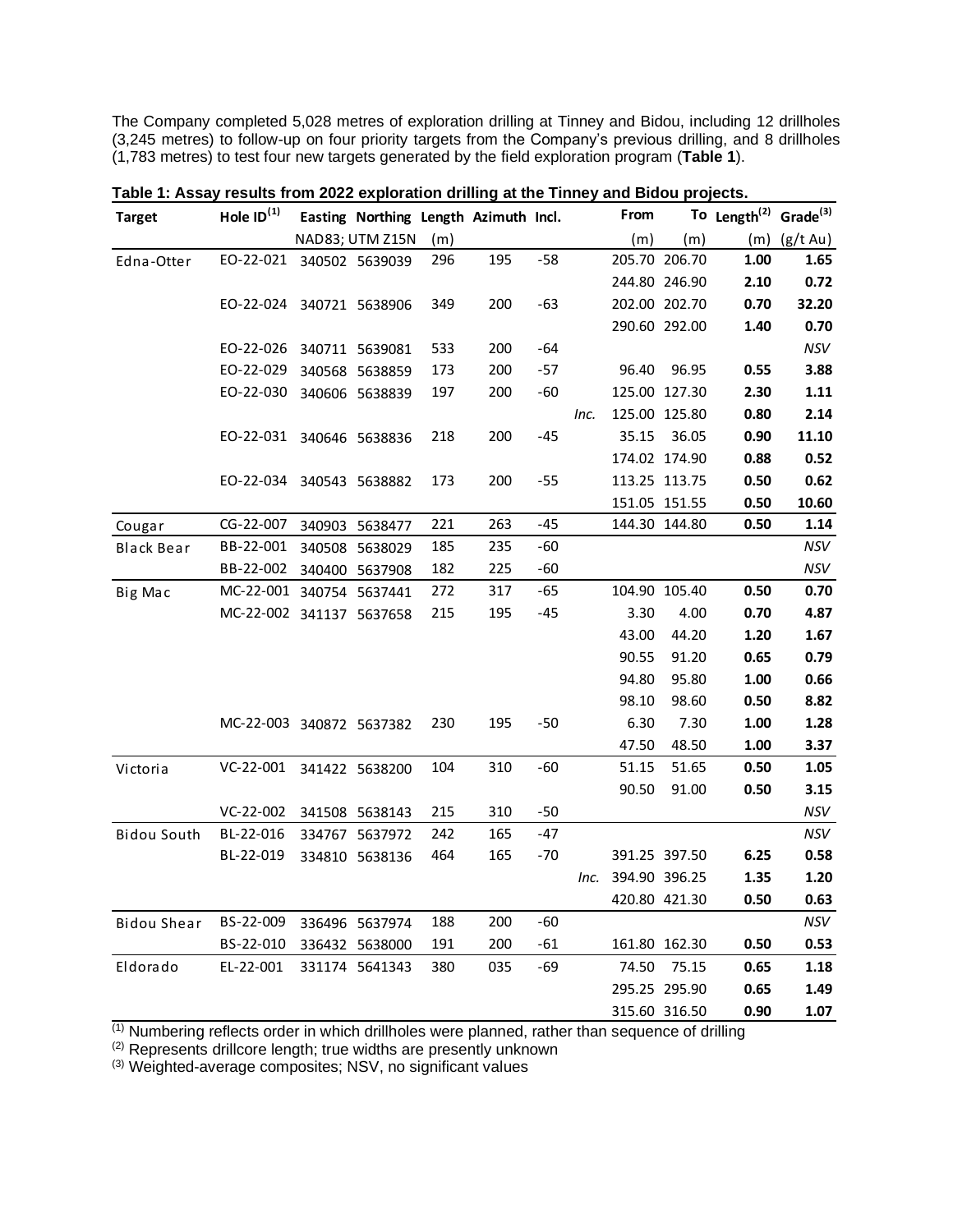# **Tinney Project**

Exploration drilling at Tinney focused on the northern section of the Gunnar porphyry intrusion, testing favourable structures in the porphyry and its host rocks, over a strike length of 1.8 kilometres (**Figure 2**). Previous drilling by the Company indicates that the porphyry was a significant conduit for gold-bearing fluids, analogous to Sigma-Lamaque in the Val d'Or camp, with extensive quartz vein systems associated with pervasive alteration and local high-grade gold.



**Figure 2:** Tinney project, showing target areas and 1911 Gold drillholes.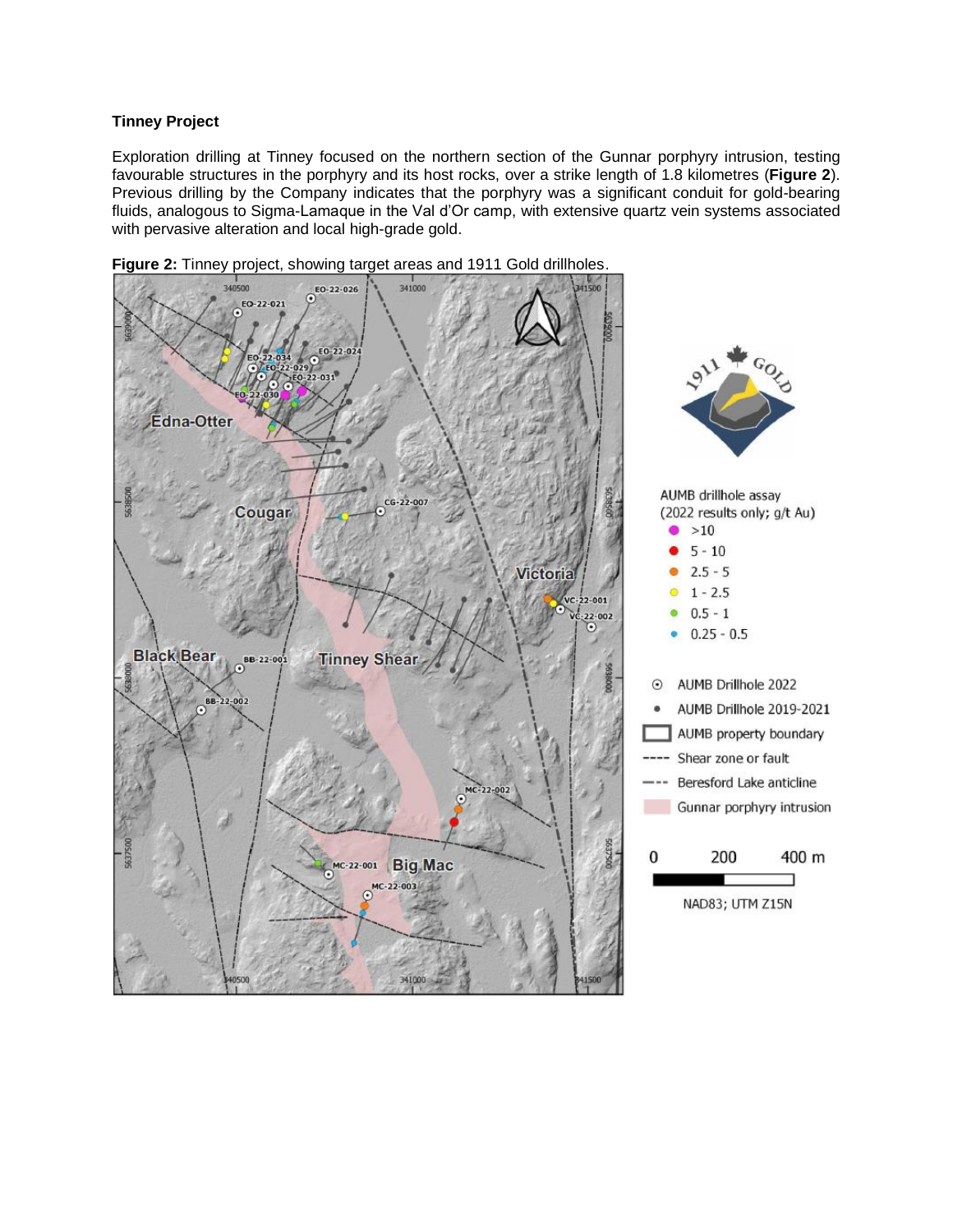# Edna-Otter Target

Drilling at the Edna-Otter target had three objectives:

- 1) complete a fence of shallow drillholes (EO-22-029, -030, -031 and -034) to test, at roughly 60 metres vertical depth, the continuity of a modeled structure at the upper contact of the porphyry that returned high-grade intercepts from previous drilling (e.g., 8.1 g/t gold over 5.7 metres in EO-21-005; *see Press Release dated March 24, 2021*);
- 2) test the northwest and northeast plunge-extensions of structural intersections predicted from the Company's detailed 3D model (EO-22-021 and -024);
- 3) complete a deeper drillhole to test the porphyry down-dip beyond the limits of previous drilling, to confirm depth continuity of the mineral system (EO-22-026).

Drillhole EO-22-026 — the deepest yet completed at Edna-Otter at 533 metres — intersected the porphyry over a core length of 145 metres, from 334 metres downhole, encountering over 70 metres of sheeted quartz veins, alteration and sulphide mineralization that returned sporadic anomalous values up to 0.4 g/t gold, thus confirming the mineral system continues to depth.

Drillhole EO-22-024 tested down-plunge to the northeast on the porphyry, yielding 32.2 g/t gold over 0.7 metres from a laminated quartz vein with visible gold just above the upper contact.

Although the shallow fence of drillholes consistently intersected the modeled structure at the upper contact of the porphyry, assays yielded erratic gold values over narrow widths. Steep and flat veins adjacent to the target structure returned local high-grade intercepts over narrow widths (11.1 g/t gold over 0.9 metres in EO-22-031; 10.6 g/t gold over 0.5 metres in EO-22-034), highlighting the complexity of structures and veins within the porphyry.

Newly acquired data from the 2022 drilling at Edna-Otter will be utilized to revise and enhance the 3D model for this target and evaluate additional drill targets.

# Cougar Target

One drillhole was completed at the Cougar target (located immediately south of Edna-Otter along the Gunnar porphyry) to test for continuity of high-grade zones (e.g., 9.3 g/t gold over 2.6 metres in CG-20- 001; *see Press Release dated April 30, 2020*) at the upper and lower contacts of the porphyry.

Drillhole CG-22-007 intersected thick intervals of shear deformation, alteration and quartz veins at both contacts of the porphyry; a laminated vein near the upper contact contained a few specks of visible gold and returned 1.14 g/t gold over 0.5 metres. These structures remain open along strike to the south and to depth.

# Other Targets

The Company completed seven drillholes, targeting large-scale structures adjacent to and cutting the Gunnar porphyry, as defined by outcrop mapping and LiDAR interpretation, and with associated gold in outcrop and surficial sediments. Drilling specifically targeted bends or offsets of geological units along these structures, none of which had previously been tested by drilling.

Thick zones of intense deformation with laminated quartz veins at the Victoria and Big Mac targets returned localized gold values, including 4.9 g/t gold over 0.7 metres and 8.8 g/t gold over 0.5 metres in MC-22-002, 3.4 g/t gold over 1.0 metres in MC-22-003 and 3.2 g/t gold over 0.5 metres in VC-22-001. Each of these large-scale gold-bearing structures remains open along strike and to depth, and will be further evaluated during the 2022 field exploration program.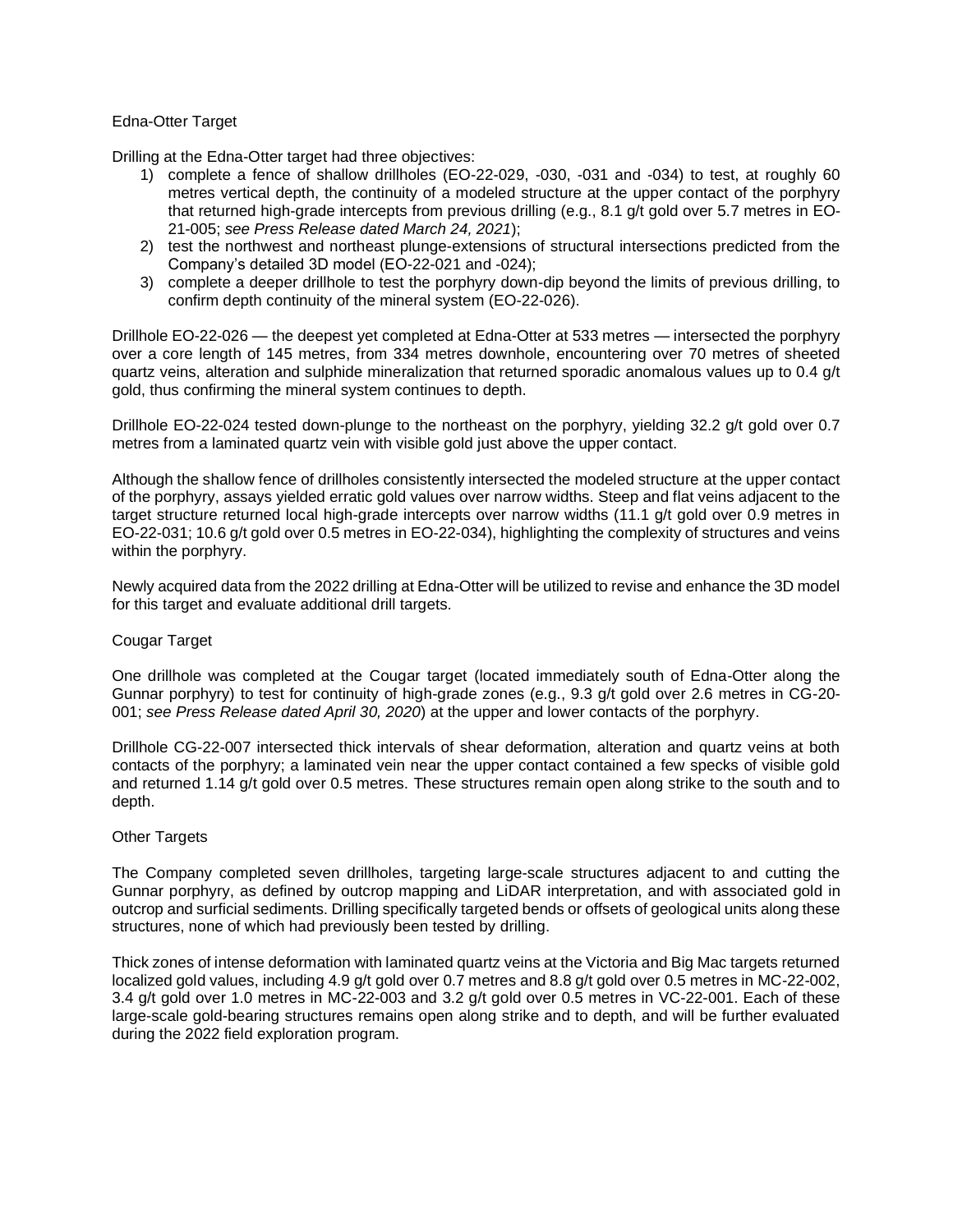# **Bidou Project**

Exploration drilling at Bidou focused on the Bidou South and Bidou Shear targets (**Figure 3**), where previous drilling by the Company intersected gold mineralization within large-scale structures that cut basalt flows, sedimentary rocks, gabbro sills and porphyry dikes – a setting strongly analogous to the Company's True North deposit at Bissett.



**Figure 3:** Southern portion of the Bidou project, showing target areas and 1911 Gold drillholes.

# Bidou South Target

 $0.5 - 1$  $0.25 - 0.5$ 

Drillhole BL-22-019 targeted the intersection between layered gabbro and a cross-cutting structure at a vertical depth of approximately 400 metres, making this the deepest drillhole completed to date on this target. The drillhole intersected nine metres of intensely sheared, altered, quartz-veined and sulphidized (pyrite, pyrrhotite, chalcopyrite, sphalerite) gabbro, approximately 10 metres above the targeted depth. This zone yielded consistent elevated gold values over 6.3 metres, with a weighted average grade of 0.6 g/t gold over that interval, confirming that the targeted structure remains open down plunge and along strike at this depth, and is gold-bearing.

Drillhole BL-22-016 tested the same structure near surface, stepping out along strike to the west of previous drilling, but did not yield significant assay results.

# Bidou Shear Target

Two drillholes (BS-22-009, -010) were completed along strike to the west of previous drillholes at Bidou Shear, to test a major structure hosted by a panel of sedimentary rocks between two gabbro sills. Both drillholes intersected the targeted structure, defined by over 10 metres of strongly sheared, altered and quartz-veined sedimentary rocks, with BS-22-010 returning 0.5 g/t gold over 0.5 metres.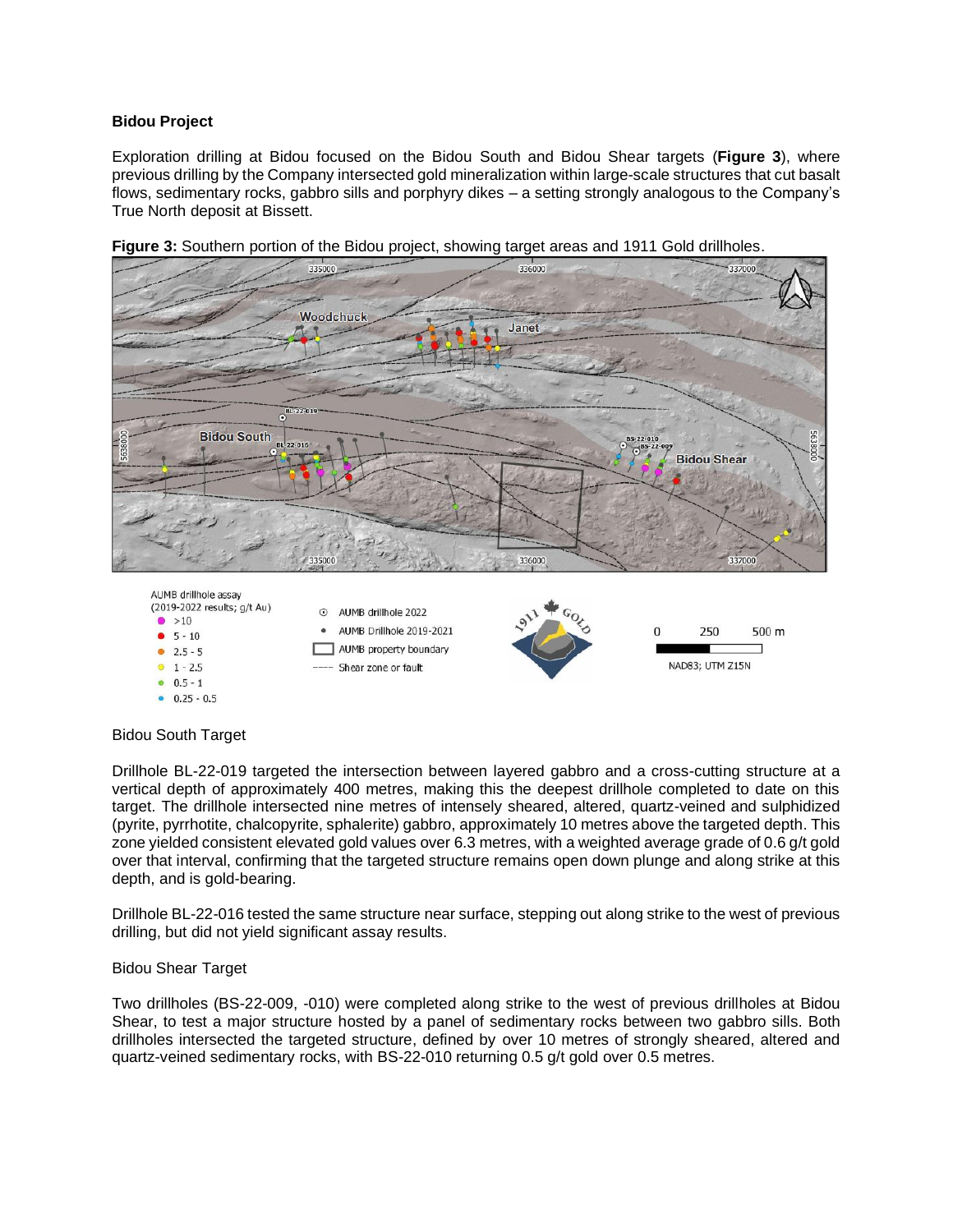### Eldorado Target

The Eldorado structure (see **Figure 1** for general location) ranges from 1 to 2 metres wide at surface and is traced by mapping for over 700 metres along strike, with veins and stringers of quartz containing localized high-grade gold over its entire strike length. In the 1930s, Eldorado was developed on three levels underground via a vertical shaft, but was never brought into production.

Three drillholes were designed to test the main structure below the workings, in locations down-plunge from high-grade gold showings on surface and major flexures in the structure. One drillhole (EL-22-001) was completed in the first phase of drilling, intersecting three narrow zones of gold mineralization, the deepest of which, representing the main structure, returned 1.1 g/t gold over 0.9 metres, thus confirming the structure is open, albeit narrow, at depth.

# **2022 Field Exploration Program**

Fieldwork is underway in a number of project areas on the Rice Lake property, including the Palomar and Central Manitoba projects where early reconnaissance sampling has returned high-grade gold values from quartz veins in outcrop, representing priority areas for follow-up. Data acquisition is also underway at the Denton-Keefer property located 30 km southwest of Timmins, Ontario, along the prolific Porcupine-Destor fault, with UAV LiDAR to be followed by heli-borne magnetic and electromagnetic surveys.

# **QA-QC Protocols**

Sample handling, preparation and analysis are monitored through the implementation of formal chain-ofcustody procedures and quality assurance-quality control (QA-QC) programs designed to follow industry best practices. Drillcore is logged and sampled in a secure facility located in Bissett, Manitoba. Drillcore samples for gold assay are cut in half using a diamond saw and are submitted to Activation Laboratories Ltd. (Actlabs) in Ancastor, Ontario, for preparation by crushing to 80% passing 2 millimetres, riffle splitting to obtain 250-gram aliquots, and pulverizing to 95% passing 106 microns. Pulps are analyzed by a 30-gram fire assay and AAS finish. For assays above 5 g/t Au, a cut of the original pulp is re-assayed with a gravimetric finish. Samples with visible gold are analyzed by metallic screen assay. In addition to Actlabs' in-house QA-QC protocols, 1911 Gold inserts certified standards, non-certified blanks and field duplicates into the sample stream at regular intervals, such that QA-QC accounts for 10% of the total samples submitted. Results are routinely evaluated for accuracy, precision and contamination.

# **Qualified Person Statement**

Technical information in this news release has been reviewed and approved by Dr. Scott Anderson, Ph.D., P.Geo., the Company's Vice President, Exploration, and Qualified Person as defined by Canadian National Instrument 43-101 – Standards of Disclosure for Mineral Projects.

# **About 1911 Gold Corporation**

1911 Gold is a junior explorer that holds a highly prospective, consolidated land package totalling more than 58,000 hectares within and adjacent to the Rice Lake greenstone belt in Manitoba, and also owns the True North mine and mill complex at Bissett, Manitoba, where it reprocesses historic tailings on a seasonal basis. 1911 Gold believes its land package is a prime exploration opportunity, with potential to develop a mining district centred on the True North complex. The Company also owns the Apex project near Snow Lake, Manitoba and the Tully and Denton-Keefer projects near Timmins, Ontario, and intends to focus on both organic growth opportunities and accretive acquisition opportunities in North America.

1911 Gold's True North complex and exploration land package are located within the traditional territory of the Hollow Water First Nation, signatory to Treaty No. 5 (1875-76). 1911 Gold looks forward to maintaining open, co-operative and respectful communication with the Hollow Water First Nation, and all local stakeholders, in order to build mutually beneficial working relationships.